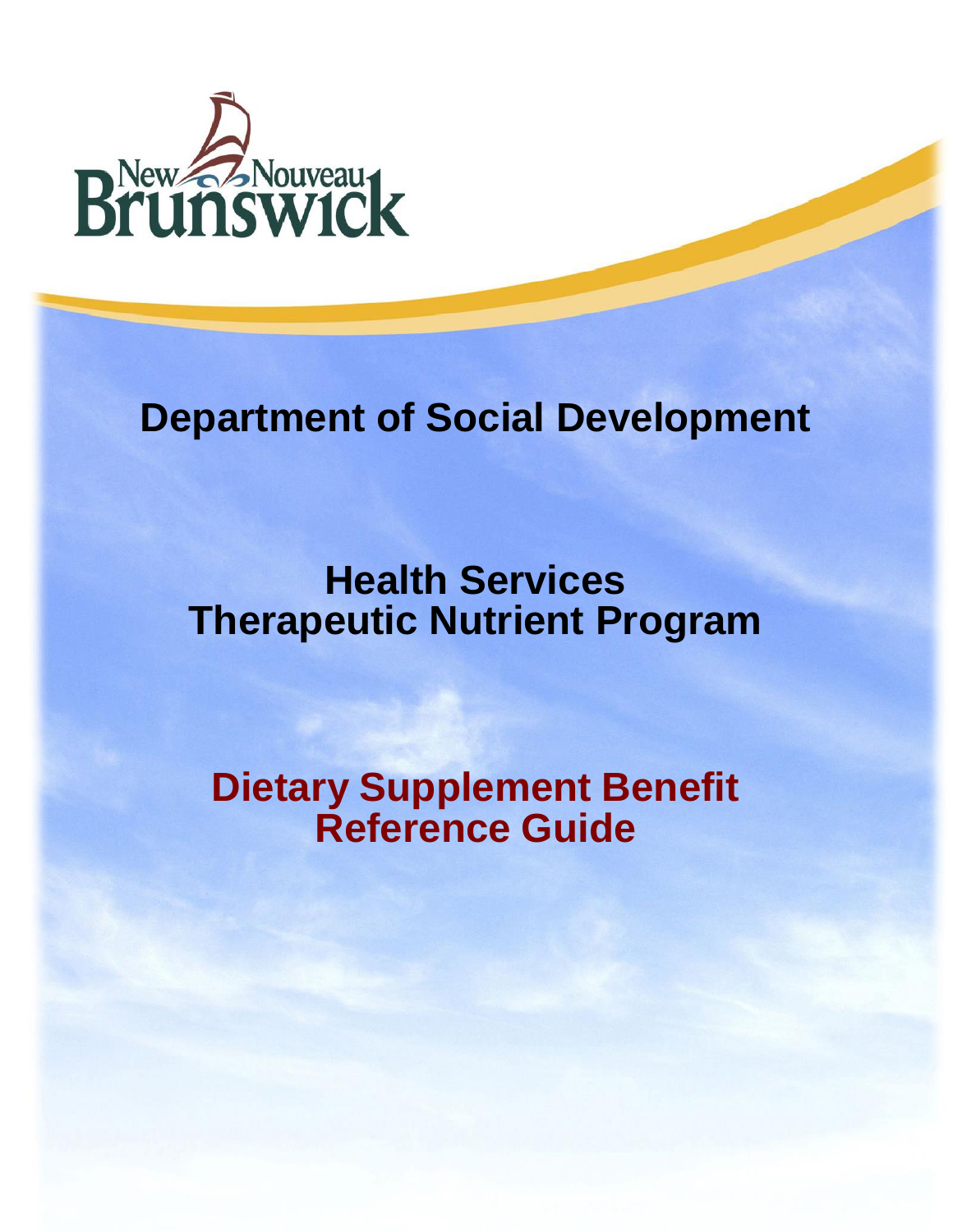# **Table of Contents**

| PART 4 - GENERAL PROCEDURES FOR REGIONAL STAFF (CASE MANAGERS/SOCIAL WORKERS) 5 |  |
|---------------------------------------------------------------------------------|--|
|                                                                                 |  |
|                                                                                 |  |
|                                                                                 |  |
|                                                                                 |  |
|                                                                                 |  |
|                                                                                 |  |
|                                                                                 |  |
|                                                                                 |  |
|                                                                                 |  |
|                                                                                 |  |
|                                                                                 |  |
|                                                                                 |  |
|                                                                                 |  |
|                                                                                 |  |
|                                                                                 |  |
|                                                                                 |  |
|                                                                                 |  |
|                                                                                 |  |
|                                                                                 |  |
|                                                                                 |  |
|                                                                                 |  |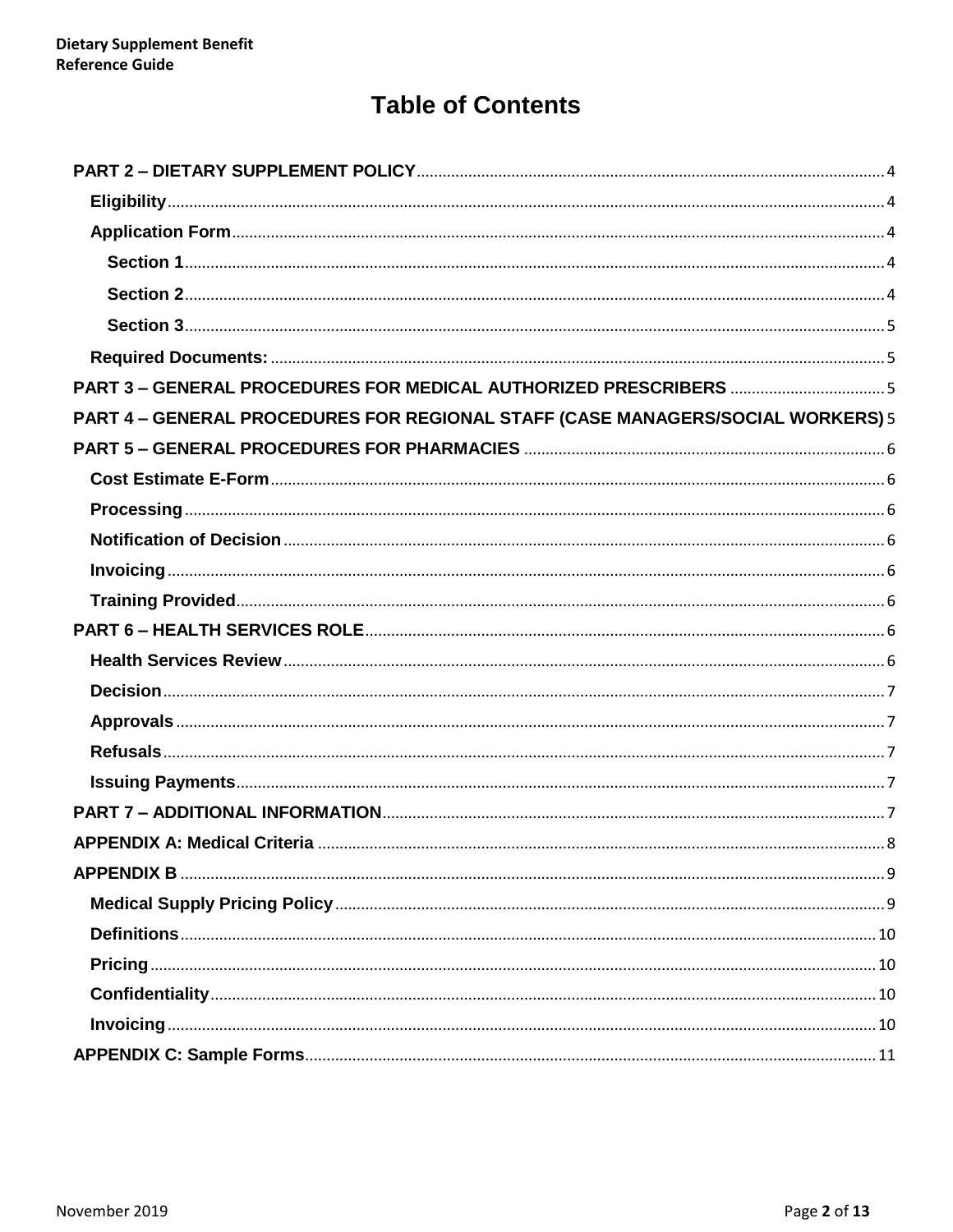#### **PART 1 – DIETARY SUPPLEMENT BACKGROUND**

The Health Services Program offers a number of health benefits and services to Social Development clients who have an active health card. Specific client groups eligible through Health Services include:

- Social Assistance recipients and their dependents
- Health-Card-Only clients (those unable to cover the cost of service because of extensive health needs)
- Clients in the Child and Youth Services Program
- Long-Term Care clients residing in Adult Residential Facilities
- Nursing Home clients
- Mental Health clients residing in facilities

Heath Services Program has administered the Dietary Supplement benefit since 2016. It is part of the Therapeutic Nutrients (TN) program, which also includes the Enteral Feeding benefits and Total Parenteral Nutrition (TPN) benefits. Specific client groups eligible for the TN program include:

- Social Assistance recipients and their dependents
- Health-Card-Only clients (those unable to cover the cost of service because of extensive health needs)
- Those within the Child and Youth Services Program
- Long-Term Care clients residing in Adult Residential Facilities
- Mental Health clients residing in facilities

In November 2019, after consultation with healthcare professionals, improvements were made to policies and procedures, building on the improvements implemented in July 2013. Changes will apply to all new clients who submit an application for the Dietary Supplement benefit, and to all existing clients at the time of renewal. The department's goal is to ensure long-term sustainability for clients who are medically justified to receive the Dietary Supplement benefit.

This guide is intended for authorized prescribers (physicians, nurse practitioners, registered dieticians, or speech therapists) recommending the Dietary Supplement program, pharmacies supplying the benefit, and regional staff within the Department of Social Development supporting their clients. The guide is also available to help Adult Residential Facilities Operators and Health Services Administrators gain a better understanding of the new policies and procedures regarding this special benefit.

Information on the Enteral Feeding benefit and TPN benefit are not included in this reference guide.

The revised **[Dietary Supplement Application](https://www2.gnb.ca/content/dam/gnb/Departments/sd-ds/pdf/HealthServices/forms/TherapeuticNutrientsSuppliesForm-FormulaireDeFournituresDeNutrimentsTherapeutiques.pdf)**, dated November 2019, is available online. A sample is included in [Appendix C.](#page-8-2)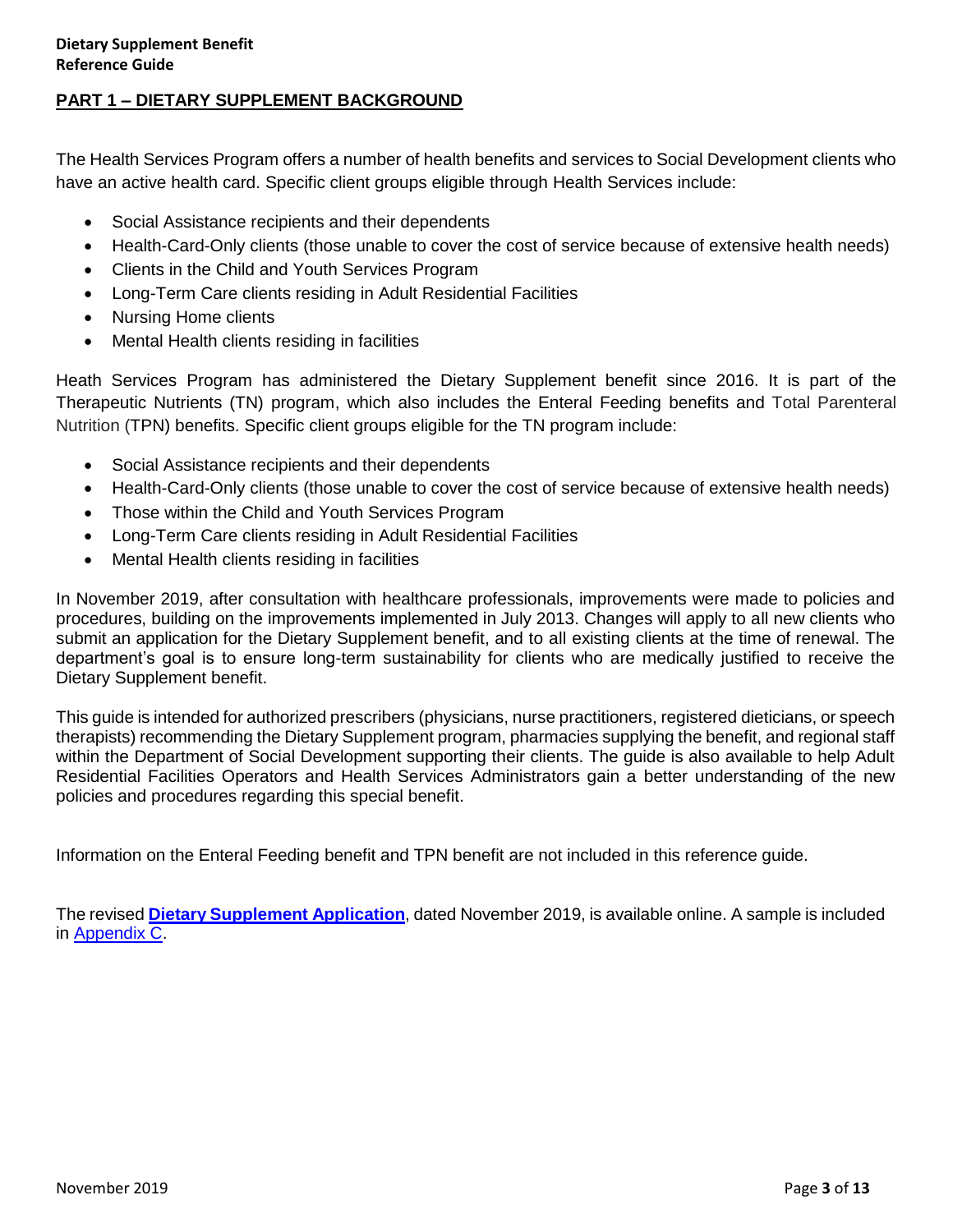#### <span id="page-3-0"></span>**PART 2 – DIETARY SUPPLEMENT POLICY**

#### <span id="page-3-1"></span>**Eligibility**

The Dietary Supplement benefit is intended for clients of the department:

a) who require short-term caloric supplementation to aid in their preparation for surgery, or recovery from surgery, severe injury, serious disease, or the side effects of medical treatment.

and/or

b) who because of their medical diagnosis, present with one or more severe chronic conditions that prevent them from obtaining adequate daily nutrition received by eating real food alone (including pureed).

#### *Please note: This benefit is not intended to alleviate food security issues for clients. Dietary supplements will only be provided when medical justification supports the need for the benefit, as described in [Appendix A.](#page-6-5)*

#### <span id="page-3-2"></span>**Application Form**

For Health Services to accurately assess a client's eligibility for this benefit, Sections 1, 2, and 3 of the [Dietary](https://sdnbcweb13.gnb.ca/Help/nbcase/dctnp/Dietary_Supplement_Benefit_Form.htm)  [Supplement A](https://sdnbcweb13.gnb.ca/Help/nbcase/dctnp/Dietary_Supplement_Benefit_Form.htm)pplication must be completed by an authorized prescriber as follows:

#### <span id="page-3-3"></span>**Section 1**

The authorized prescriber provides the **patient's diagnosis** and **explains** the medical justification for this benefit (why the patient cannot eat real food, including pureed) and indicates one or more of the following applicable **condition(s)**:

- Major physical trauma
- Preoperative period
- Postoperative period
- Significant weight loss
- Moderate to severe immune suppression objectively documented
- Currently receiving chemotherapy, radiation, or interferon treatment
- GI malabsorption condition objectively documented
- Neurological degeneration objectively documented

See further explanation of these conditions in [Appendix](#page-6-5) A.

#### <span id="page-3-4"></span>**Section 2**

The authorized prescriber must provide the recommended treatment, quantity per day, and the duration of need (3 months, 6 months, 12 months, or long term). All requests over 6 months require an attached letter of explanation that provides further detailed justification for the benefit. Subsequent requests within a 2-year period (for 3-, 6-, or 12-month approvals) also require an attached letter of explanation.

A **Dietary Supplement Application** form must be completed regardless of how long the benefit is required. If an authorized prescriber requests to extend the benefit beyond the maximum time (i.e., 3, 6 or 12 months), another Dietary Supplement Application form must be completed during a follow-up appointment with the client, and a letter of explanation must be attached. In situations where the client's medical condition supports a **long-term (indefinite) approval**, and the application form and attached letter clearly explain the need, Health Services will no longer require another application form from the authorized prescriber for this client. This change has been implemented to reduce the administrative burden placed on health care professionals when it is evident that the client's medical situation for requiring the benefit is unlikely to change.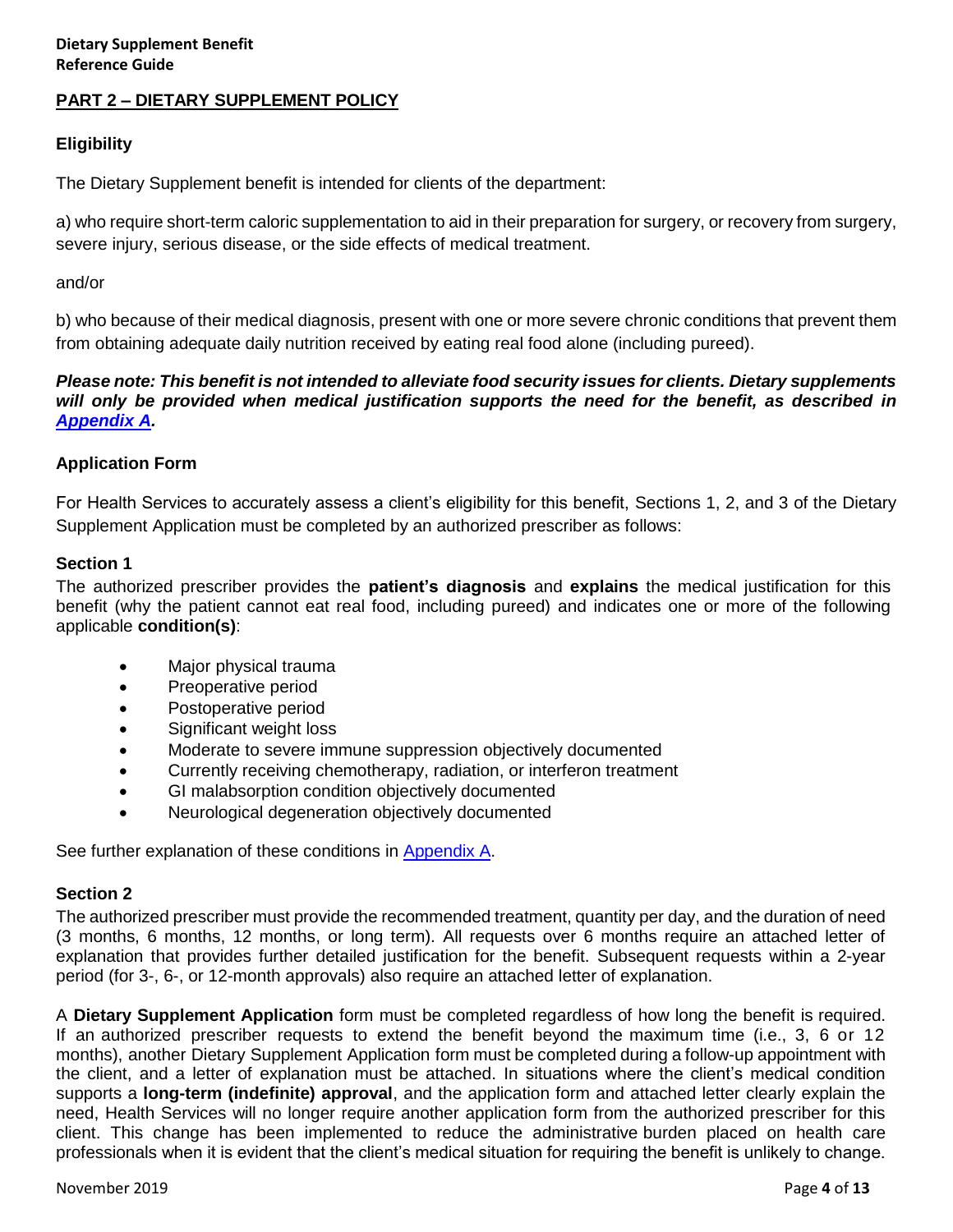#### **Dietary Supplement Benefit Reference Guide**

Benefits that are approved long term require a new cost estimate only when there is a price adjustment from the original approval.

Assistance will be provided based on the most economical brand available at a client's pharmacy, unless the client has a medical condition (i.e., celiac disease) where the client requires a specific brand. The medical condition must be indicated on the **diagnosis** and **explanation** section of the form.

This benefit is limited to a maximum of no more than **four** cans per day for adults and **two** cans per day for children under the age of 15.

## <span id="page-4-0"></span>**Section 3**

The authorized prescriber provides his/her name, designation, telephone and fax number.

#### <span id="page-4-1"></span>**Required Documents:**

Health Services requires:

- **Dietary Supplement Application** form, that includes:
	- o the condition
	- o diagnosis
	- o medical justification and/or supporting documentation
	- o the recommended quantity per day and duration of need
- **Excel cost estimate E-form** submitted by a pharmacy.

**Only the most recent version of the application form (dated November 2019) will be accepted. Incomplete forms will delay processing.**

#### <span id="page-4-2"></span>**PART 3 – GENERAL PROCEDURES FOR MEDICAL AUTHORIZED PRESCRIBERS**

Authorized prescribers must complete the mandatory Sections 1, 2 and 3 of the Dietary Supplement Application form and, if applicable, include a detailed letter of explanation for benefit requests over 6 months or for subsequent requests. Once a Dietary Supplement Application form is complete, the prescriber returns the form to the client or forwards it by fax to the appropriate pharmacy that was chosen by the client.

#### <span id="page-4-3"></span>**PART 4 – GENERAL PROCEDURES FOR REGIONAL STAFF (CASE MANAGERS/SOCIAL WORKERS)**

Regional staff are expected to respond to Health Services' requests within 5 working days or requests may be refused.

Regional staff will review with clients the medical conditions outlined in [Appendix A,](#page-6-5) and will help clients selfassess if they are entitled to this benefit by exploring why they cannot sustain their health by eating real food – including pureed. If a client confirms that he/she meets one of the medical criteria, the Case Manager/Social Worker will provide the client with a copy of the Dietary Supplement Application form.

Regional staff will inform their clients that this benefit may only be issued upon recommendation from an authorized prescriber and, if the benefit is approved, it will be based on the most economical brand available at his/her pharmacy.

Regional staff will inform their clients if any part of the application process is missing (i.e., the application is incomplete, the cost estimate E-form not received, recommended treatment not provided).

Regional staff will inform their clients of Health Services' decision regarding their request for the Dietary Supplement benefit.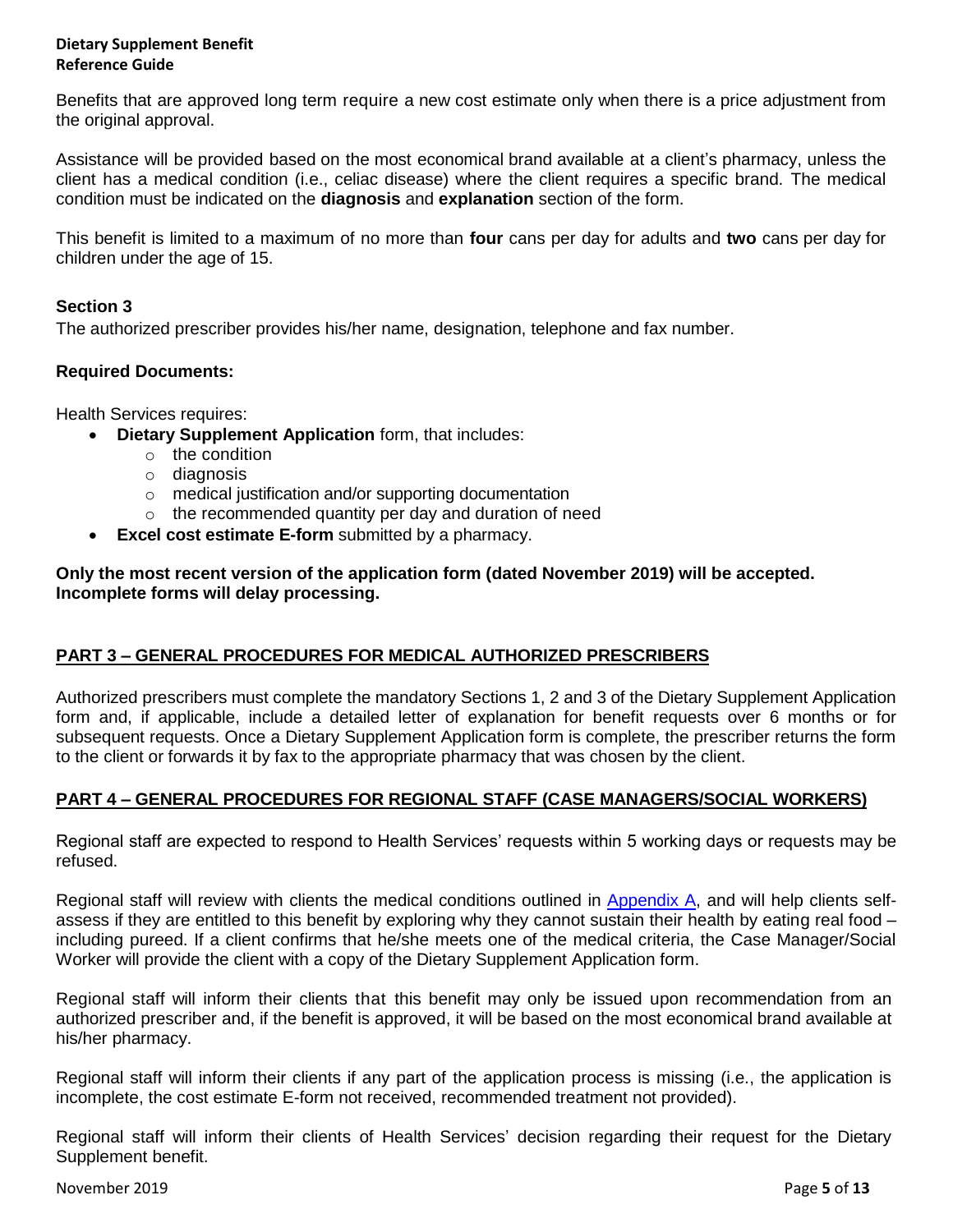#### <span id="page-5-0"></span>**PART 5 – GENERAL PROCEDURES FOR PHARMACIES**

#### **Pharmacies must be approved with the Province of New Brunswick with an active Vendor Number that is accessible to staff at Health Services.**

#### <span id="page-5-1"></span>**Cost Estimate E-Form**

Once pharmacies receive the completed Dietary Supplement Application, they produce a Health Services cost estimate, using the Excel E-form provided by the Province (via WatchDox). Pharmacies must offer generic products, unless additional medical justification is provided. The dietary supplement products must adhere to the pricing policy indicated in the Pharmacy Pricing Agreement with Social Development (see [Appendix B\)](#page-8-0).

#### <span id="page-5-2"></span>**Processing**

Both the Dietary Supplement Application form and cost estimate E-form are forwarded to Health Services for processing via fax (application form) and WatchDox (E-form).

#### <span id="page-5-3"></span>**Notification of Decision**

Health Services reviews the application package and notifies the pharmacy of their decision via WatchDox or fax. If a client is approved, Health Services sends the pharmacy an official approval form for the Dietary Supplement program and indicates the duration of the approval. It is the responsibility of the pharmacy to ensure product is not given to a client after the approval period has ended.

#### <span id="page-5-4"></span>**Invoicing**

Once a client picks up product, the pharmacy uses the E-form (Master Sheet) to create an invoice and submits it to Health Services via WatchDox. Pharmacies submit invoices only once a month to Health Services. The benefit will be authorized and paid three weeks after the service date.

#### <span id="page-5-5"></span>**Training Provided**

[Health Services](#page-6-4) provides WatchDox and E-form training. Contact Health Services to request a training session.

#### <span id="page-5-6"></span>**PART 6 – HEALTH SERVICES ROLE**

#### <span id="page-5-7"></span>**Health Services Review**

Once Health Services receives an application package consisting of a Dietary Supplement Application form (via fax) and a cost estimate E-form (via WatchDox), an administrator conducts a thorough review to determine a client's eligibility for this benefit.

Health Services administrators ensure each application package is complete and confirm the following information is **correctly** provided:

- client name and birthdate
- health card number
- medical diagnosis and detailed explanation
- additional letter of explanation if required
- product (generic)
- quantity
- duration of need
- prescriber identification information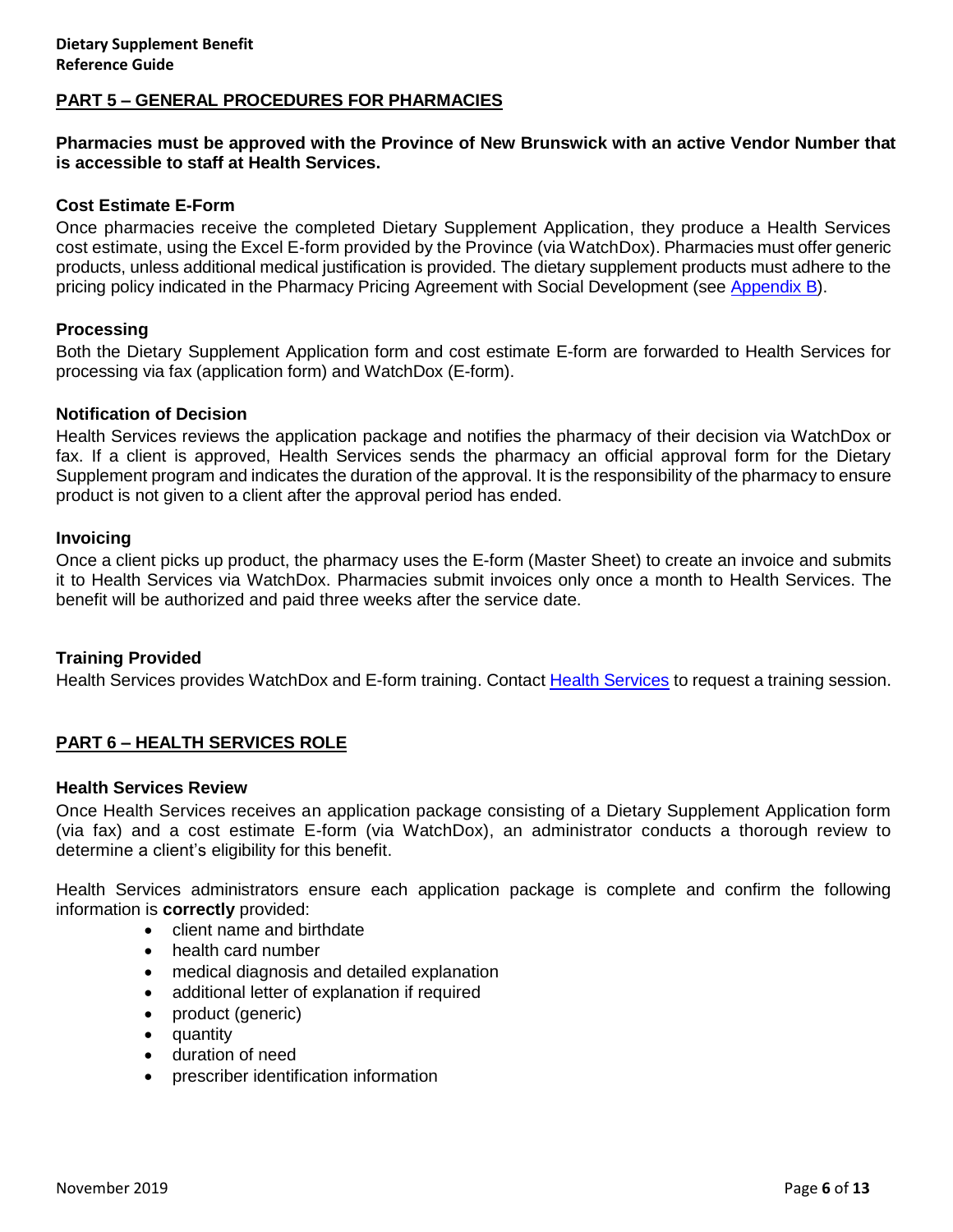#### **Dietary Supplement Benefit Reference Guide**

Health Services administrators review each cost estimate E-form and ensure the following are **correctly** provided:

- vendor ID number
- client name
- client birthdate
- client health card number (not Medicare number)
- product name (generic)
- product quantity as indicated on the attached application form
- pricing (See [Appendix B:](#page-8-0) Pharmacy Pricing Agreement with Social Development)

Health Services administrators confirm that a condition has been identified, and a diagnosis and explanation of the why the client cannot eat real food is included. (See  $\Delta$ ppendix  $\Delta$ .)

If information is missing from an application package, Health Services administrators will ask regional staff to contact their client. Clients are then required to contact either their authorized prescriber or pharmacy, and request that missing information be forwarded to Health Services on their behalf.

#### <span id="page-6-0"></span>**Decision**

Health Services notifies Case Managers (via NBCase) of the decision by sending a Task. Case Managers contact their client with the details of the decision.

Health Services notifies Social Workers of the decision via email. Social Workers contact their client with the details of the decision.

#### <span id="page-6-1"></span>**Approvals**

If approved, regional staff are informed of the amount, cost, and duration of the approval, and asked to share this information with their client. Health Services completes an approval form and updates the existing cost estimate E-form to reflect the decision. Both documents are sent to the pharmacy via WatchDox or fax.

#### <span id="page-6-2"></span>**Refusals**

If a client is refused, regional staff are provided with an explanation of the reason supporting the decision and asked to share this information with their client. Health Services updates the existing cost estimate E-form to reflect the refusal and sends it to the pharmacy via WatchDox or fax.

#### <span id="page-6-3"></span>**Issuing Payments**

Health Services receives an email notification that an invoice has been sent from a vendor (via WatchDox). Before authorizing and issuing payments for the Dietary Supplement benefit, Health Services reviews invoices, and ensures they are accurate and complete. Invoices must reflect the approved product, amount, and duration of the approval. Should information be missing from an invoice (i.e., vendor number, service date, name and birthdate of client), then the invoice will be refused and returned for to the vendor via WatchDox or fax.

#### <span id="page-6-4"></span>**PART 7 – ADDITIONAL INFORMATION**

For additional information on the Dietary Supplement Benefit, please contact:

Kathy Kerton: [Kathy.kerton@gnb.ca](mailto:Kathy.kerton@gnb.ca) (506-453-5853)

Shannon Thompson: [Shannon.thompson@gnb.ca](mailto:Shannon.thompson@gnb.ca) (506-444-5015)

<span id="page-6-5"></span>If you wish to obtain additional information regarding other programs, benefits, and services offered by Health Services, please visit our [website.](https://www2.gnb.ca/content/gnb/en/departments/social_development/health_services.html)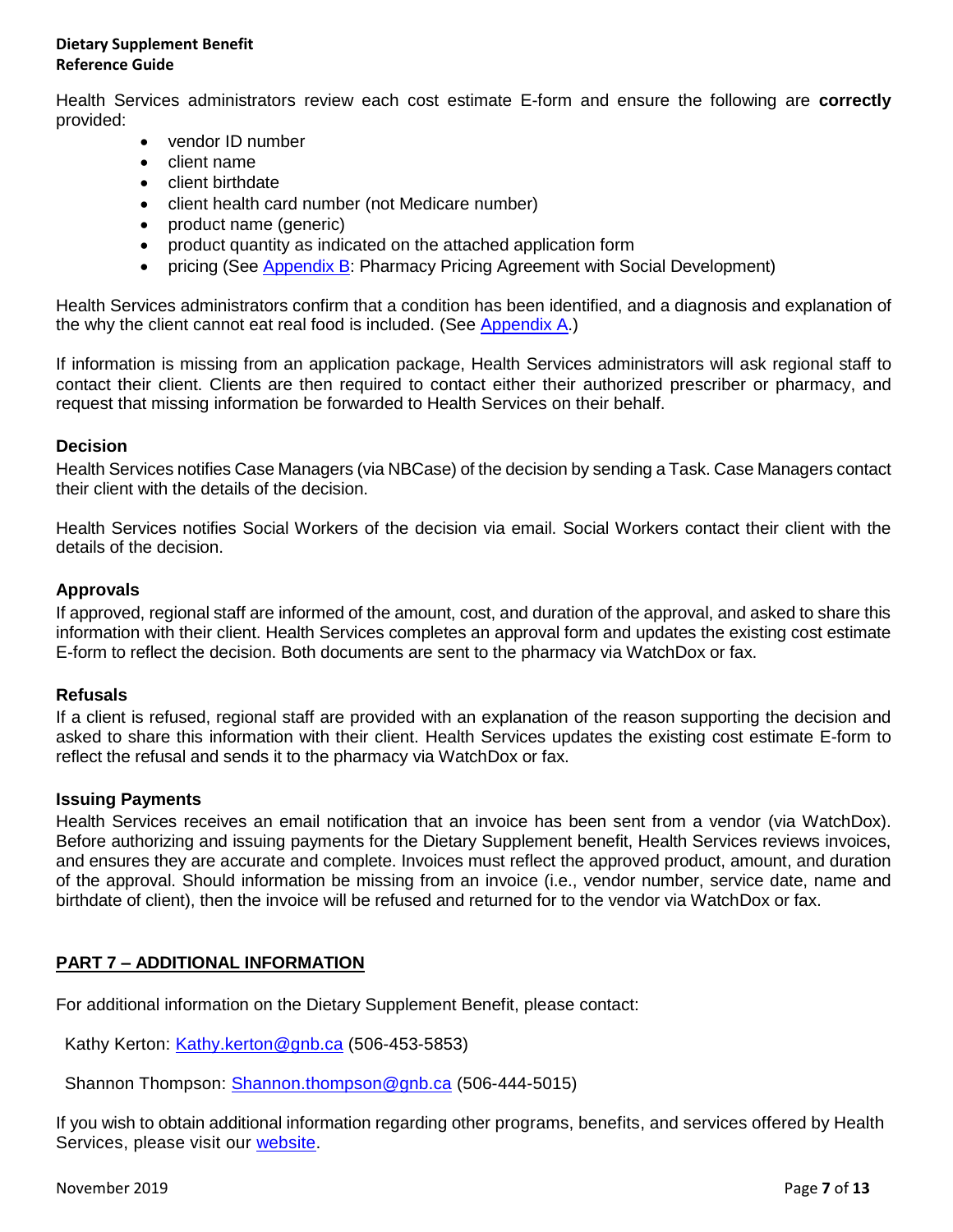# <span id="page-7-0"></span>**APPENDIX A: Medical Criteria**

| <b>Medical Condition</b>                                                            | <b>Description</b>                                                                                                                                                                                                                                                                                                            |
|-------------------------------------------------------------------------------------|-------------------------------------------------------------------------------------------------------------------------------------------------------------------------------------------------------------------------------------------------------------------------------------------------------------------------------|
| Major physical trauma                                                               | Major motor vehicle accident or personal physical injury, such as<br>an accident or a physical assault, that would require a recovery<br>period of several weeks to months with regular medical follow-up                                                                                                                     |
| <b>Preoperative or Postoperative</b><br>period                                      | Major surgery, such as orthopedic, cardiac, neurosurgery, or as<br>part of cancer treatment that would require an extended recovery<br>period                                                                                                                                                                                 |
| <b>Significant weight loss</b>                                                      | Weight loss of at least ten percent of usual body weight associated<br>with a major physical illness, cancer, or mental illness (such as<br>dementia or major depression). Diagnosis, measurement, and<br>medical justification demonstrating the severity of the condition<br>must be provided.                              |
| <b>Moderate to severe immune</b><br>suppression                                     | Generally secondary to either an underlying immunosuppressive<br>condition or<br>medications that can<br>secondary to<br>cause<br>immunosuppression, such as those for rheumatoid arthritis or<br>Crohn's disease. Diagnosis and explanation of the severity of the<br>condition at the time of application must be provided. |
| <b>Currently receiving</b><br>chemotherapy, radiation or<br>interferon<br>treatment | Treatment must interfere with ability to consume enough amounts<br>of regular food. Diagnosis and medical justification demonstrating<br>the severity of the condition at the time of application must be<br>provided.                                                                                                        |
| <b>GI malabsorption conditions</b>                                                  | Malabsorption conditions such as severe esophageal dysmotility<br>disease, short gut syndromes, post colonic or small bowel<br>resection, and post partial gastrectomy. Does not include celiac<br>disease, lactose intolerance, or IBS, without detailed information<br>from a GI specialist.                                |
| Neurological<br>degeneration                                                        | A medical condition severe enough to interfere with the ability to<br>consume regular food, such as post stroke that affects swallowing,<br>or Parkinson's disease. Diagnosis and medical justification<br>demonstrating the severity of the condition must be provided.                                                      |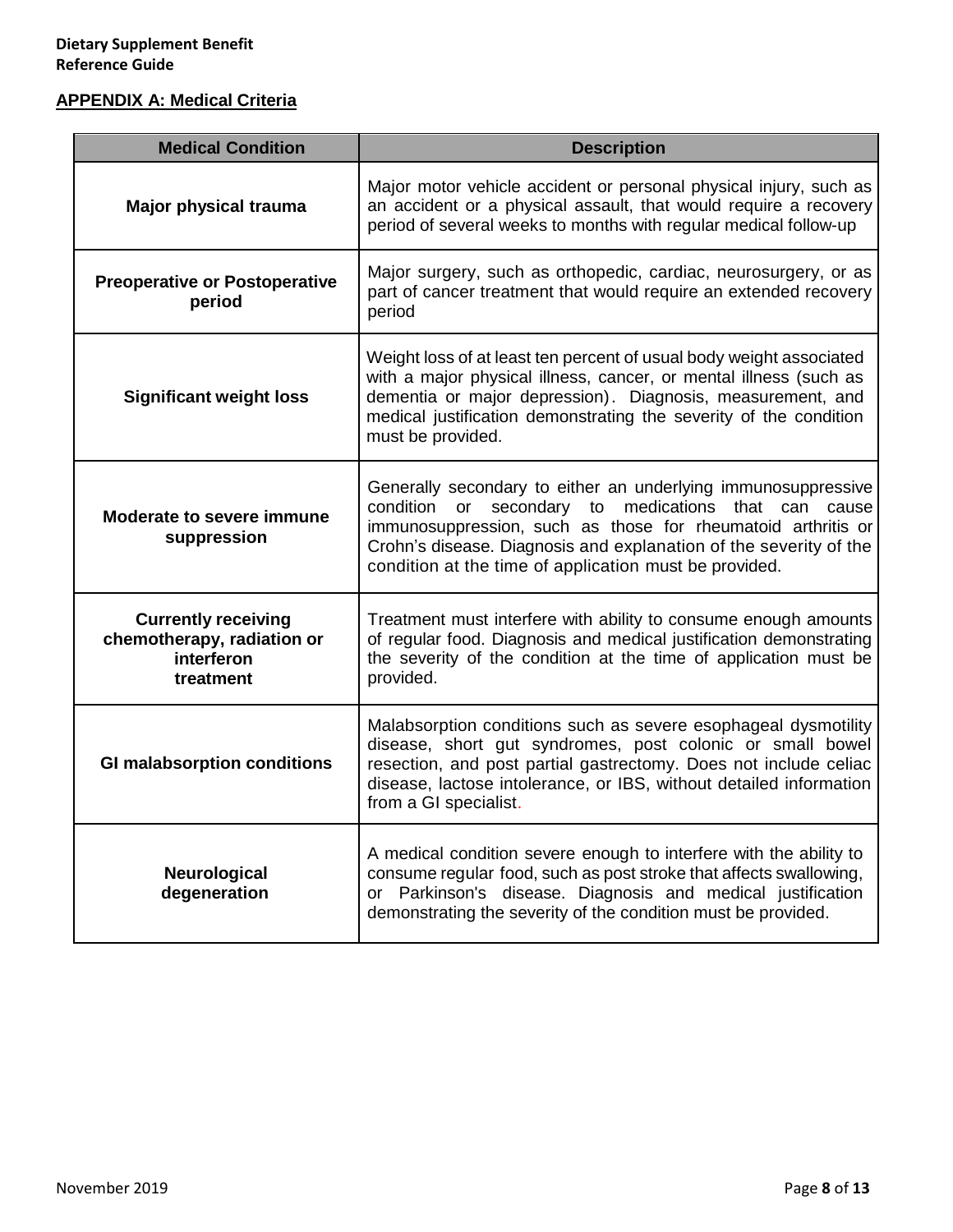#### <span id="page-8-0"></span>**APPENDIX B**

### <span id="page-8-1"></span>**Medical Supply Pricing Policy**

After August 1, 2016 (Phase 1) all invoices submitted to the Health Service Group shall reflect the following medical supply pricing policy:

| <b>PHASE 1</b>                                                           |               |                       |  |  |  |  |
|--------------------------------------------------------------------------|---------------|-----------------------|--|--|--|--|
| <b>Medical Supply Category</b><br><b>Health Service Group</b>            | AAC Mark-Up % | <b>Effective Date</b> |  |  |  |  |
| 1a. Ostomy Supplies and Catheterization                                  | 30%           | August 1, 2016        |  |  |  |  |
| 1b. Incontinence Supplies - (Health Services Only)                       | 20%           | August 1, 2016        |  |  |  |  |
| 2a. Therapeutic Nutrients - Supplement (Enteral<br>Feeding Only)         | 20%           | August 1, 2016        |  |  |  |  |
| 2b. Therapeutic Nutrients - Supplies<br>(Enteral Feeding Only)           | 30%           | August 1, 2016        |  |  |  |  |
| 3. Breathing Aids - Pharmacy Only                                        | 30%           | August 1, 2016        |  |  |  |  |
| 4. Other Medical Supplies (except sleeves and<br>compression stockings*) | 30%           | August 1, 2016        |  |  |  |  |
| 5. Therapeutic Nutrients - Dietary Supplement<br>.                       | 20%           | October 1, 2016       |  |  |  |  |

*\* Invoiced at Retail Price*

After December 1, 2017 (Phase 2) all invoices submitted to the regions for Medical Related Benefits shall reflect the following medical supply pricing policy:

<span id="page-8-2"></span>

| <b>PHASE 2</b>                              |               |                       |  |  |  |  |
|---------------------------------------------|---------------|-----------------------|--|--|--|--|
| <b>Medical Supply Category</b><br>- Other - | AAC Mark-Up % | <b>Effective Date</b> |  |  |  |  |
| 6. Cancer Dressing                          | 30%           | December 1, 2017      |  |  |  |  |
| 7. Diabetic Supplies                        | 20%           | December 2, 2017      |  |  |  |  |
| 8. Infant Formula and Thickening Agents     | 20%           | December 1, 2017      |  |  |  |  |
| 9. Incontinence Supplies (Regional only)    | 20%           | December 1, 2017      |  |  |  |  |
| 10. Over the Counter Supplies               | <b>20%</b>    | December 1, 2017      |  |  |  |  |
| 11. Other Medical Supplies (Regional Only)  | 30%           | December 1, 2017      |  |  |  |  |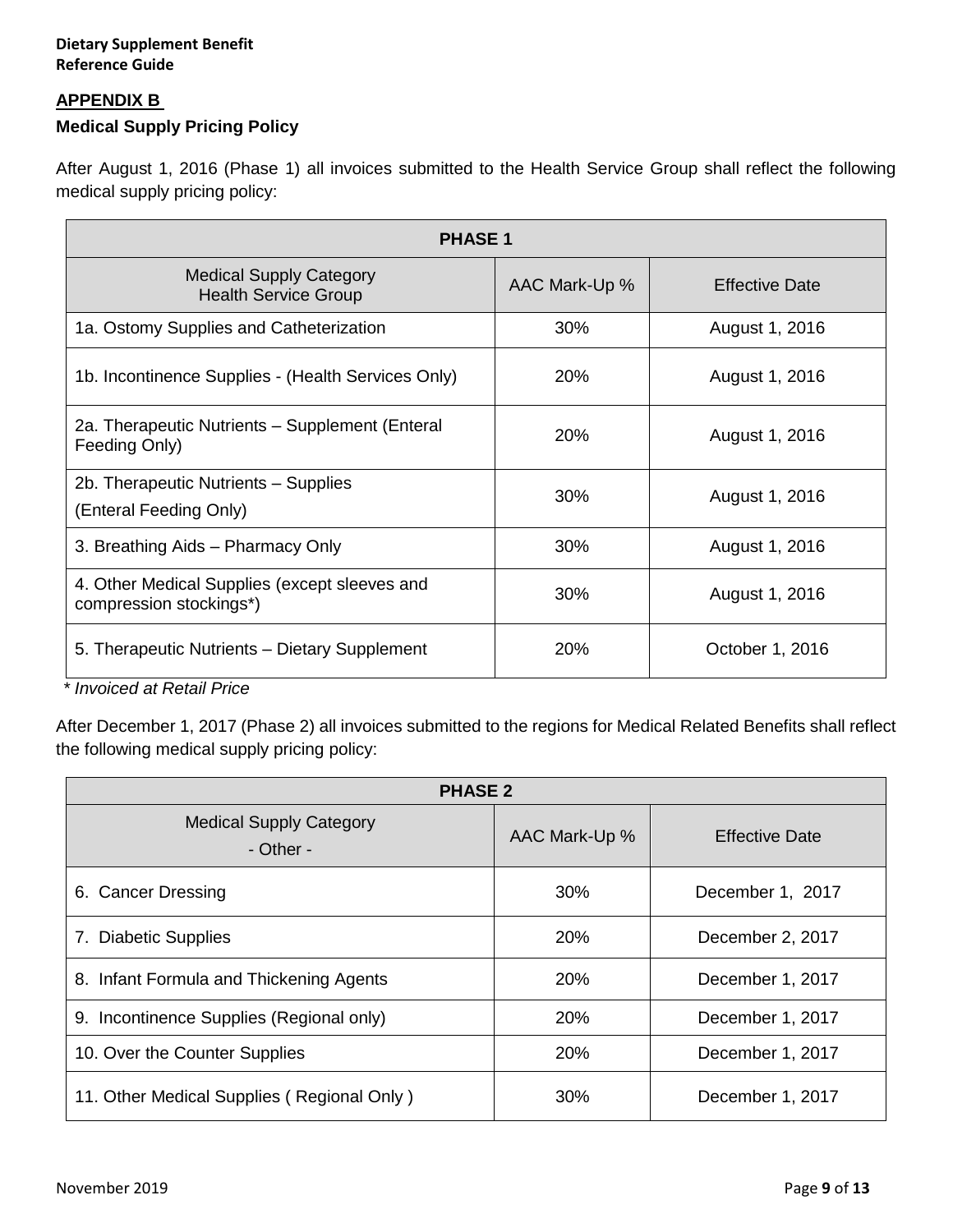#### **Dietary Supplement Benefit Reference Guide**

#### <span id="page-9-0"></span>**Definitions**

#### *Actual Acquisition Cost (AAC)*

The cost of a product to the provider, based on reasonable and customary purchasing practices, which is calculated by:

- a) deducting from the total amount paid or payable, exclusive of shipping charges, by the provider to purchase the product, the value of any price reduction;
- b) dividing the result obtained under paragraph (a) by the number of units purchased by the pharmacy or dispensing physician, and
- c) multiplying the unit cost determined under paragraph (b) by the number of units dispensed.

Please Note: Franchise fees not to be considered part of AAC, as they are operating costs.

#### *Retail Price*

The regular price a pharmacy would charge a client for a given product (in the quantity delivered) on the date that it is delivered, including any discounts or special promotions offered on such a date.

#### <span id="page-9-1"></span>**Pricing**

The reimbursement to pharmacies for medical supplies are based on the *Actual Acquisition Cost (AAC)* of a product plus a percentage markup-up depending on its medical supply category, while complying with the following policies:

- a) If the *Actual Acquisition Cost (AAC)* of a product plus the percentage markup-up corresponding to its medical supply category exceeds its *Retail Price*, the reimbursement will be capped to its *Retail Price*  of the product,
- **b) A pharmacy shall sell or dispense the generic version of medical supplies before the consideration of brand name products.**

#### <span id="page-9-2"></span>**Confidentiality**

The Code of Ethics of the New Brunswick College of Pharmacists states that: "A Pharmacist, Certified dispenser or Registered student shall respect and protect the patient's right of confidentiality.

Pharmacists are also considered "Custodians" under the *Personal Health Information Privacy and Access Act*. The obligations and responsibilities of custodians are defined in the Act which can be found at: <http://laws.gnb.ca/en/ShowPdf/cs/P-7.05.pdf>

Pharmacists shall immediately notify the Province of any unauthorized disclosure of confidential information by its employees, associates, servants, agents or any third party.

#### <span id="page-9-3"></span>**Invoicing**

Pharmacists shall submit all claims via the secured Health Services WatchDox site at [https://collaboration.gnb.ca.](https://collaboration.gnb.ca/)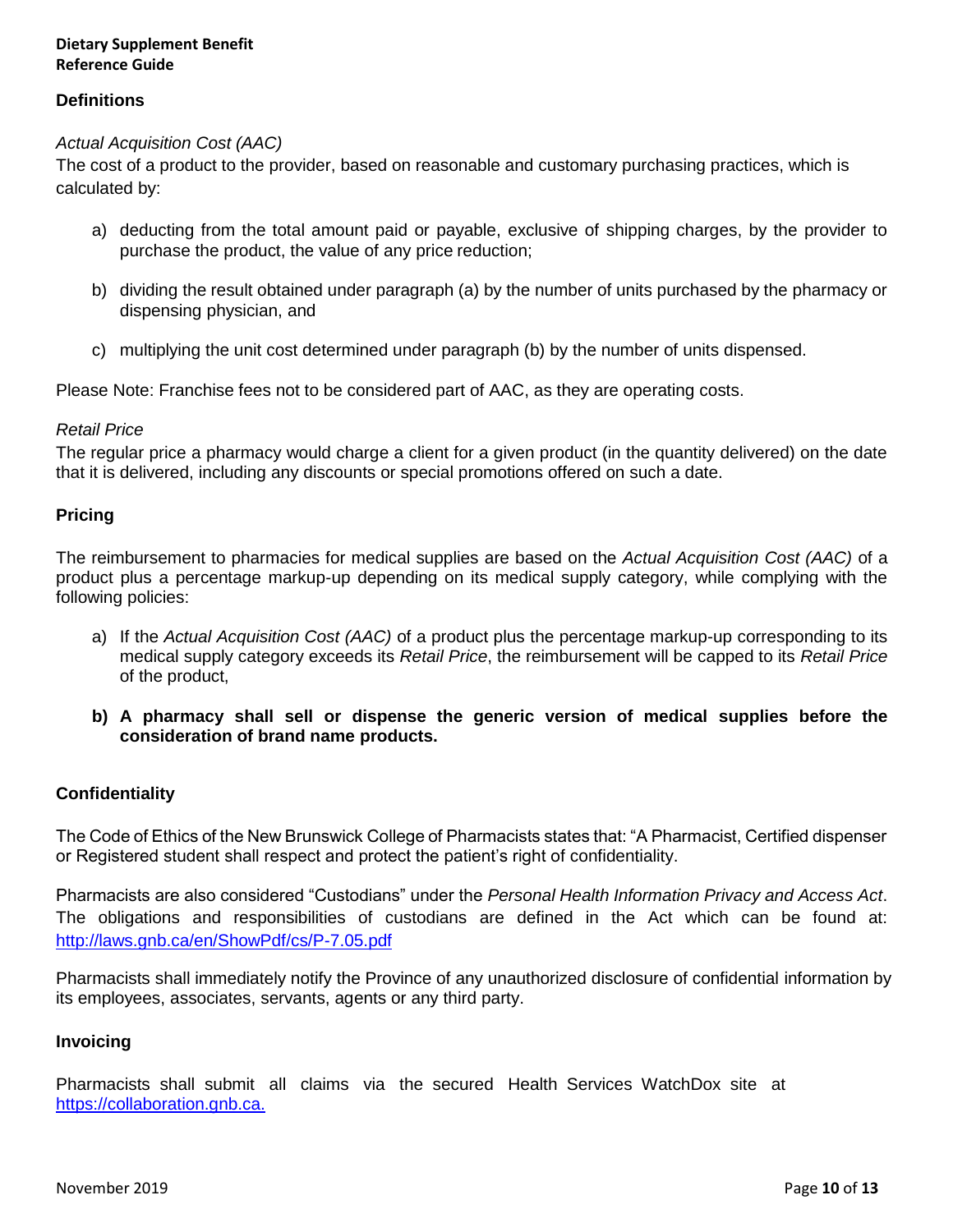#### <span id="page-10-0"></span>**APPENDIX C: Sample Forms**



# **HEALTH SERVICES DIETARY SUPPLEMENT APPLICATION**

**SOCIAL DEVELOPMENT** Health Services P.O. Box 5500, Fredericton, N.B., E3B 5G4 Toll Free: 1 (844) 551-3015 Fax: (506) 453-3960

#### **The purpose of this form is for Social Development - Health Services to obtain enough medical information to determine eligibility for the Dietary Supplement Program.**

**The Application Process: 1)** Client presents application **2)** Authorized prescriber completes application **3)** Application submitted to pharmacy **4)** Pharmacy sends application and cost estimate to Health Services for a decision



| <b>CLIENT INFORMATION</b> |  |
|---------------------------|--|
| <b>LAST NAME:</b>         |  |
| <b>FIRST NAME:</b>        |  |
| DATE OF BIRTH:            |  |
| S.D. HEALTH CARD #:       |  |
| <b>NB MEDICARE #:</b>     |  |

**SECTIONS 1, 2 & 3 ARE FOR AUTHORIZED PRESCRIBERS ONLY:** PHYSICIAN, NURSE PRACTITIONER, REGISTERED DIETICIAN, SPEECH THERAPIST

**SECTIONS 1, 2 & 3 MUST BE COMPLETED.** *INCOMPLETE FORMS WILL DELAY PROCESSING.* 

| DIETARY SUPPLEMENT BENEFIT: Check applicable conditions and provide diagnosis and explanation.<br>$\vert 1 \rangle$ |                                  |                                                                                          |  |  |  |
|---------------------------------------------------------------------------------------------------------------------|----------------------------------|------------------------------------------------------------------------------------------|--|--|--|
| <b>MANDATORY (Indicate at least one)</b>                                                                            |                                  | <b>MANDATORY</b>                                                                         |  |  |  |
| $\Box$ Major physical trauma                                                                                        | Date of trauma:                  | <b>DIAGNOSIS and EXPLANATION why patient</b><br>cannot eat real food (including pureed): |  |  |  |
| $\blacksquare$ Preoperative period<br>$\Box$ Postoperative period                                                   | Date of surgery:                 |                                                                                          |  |  |  |
| $\Box$ Significant weight loss only                                                                                 | Current BMI or other<br>measure: |                                                                                          |  |  |  |
| $\Box$ Moderate to severe immune suppression                                                                        |                                  |                                                                                          |  |  |  |
| $\blacksquare$ Receiving chemotherapy, radiation or<br>interferon treatment                                         | Year of treatment:               |                                                                                          |  |  |  |
| $\Box$ GI malabsorption syndrome                                                                                    |                                  |                                                                                          |  |  |  |
| □ Neurological degeneration                                                                                         |                                  |                                                                                          |  |  |  |
| $\Box$ No medical justification for this benefit                                                                    |                                  |                                                                                          |  |  |  |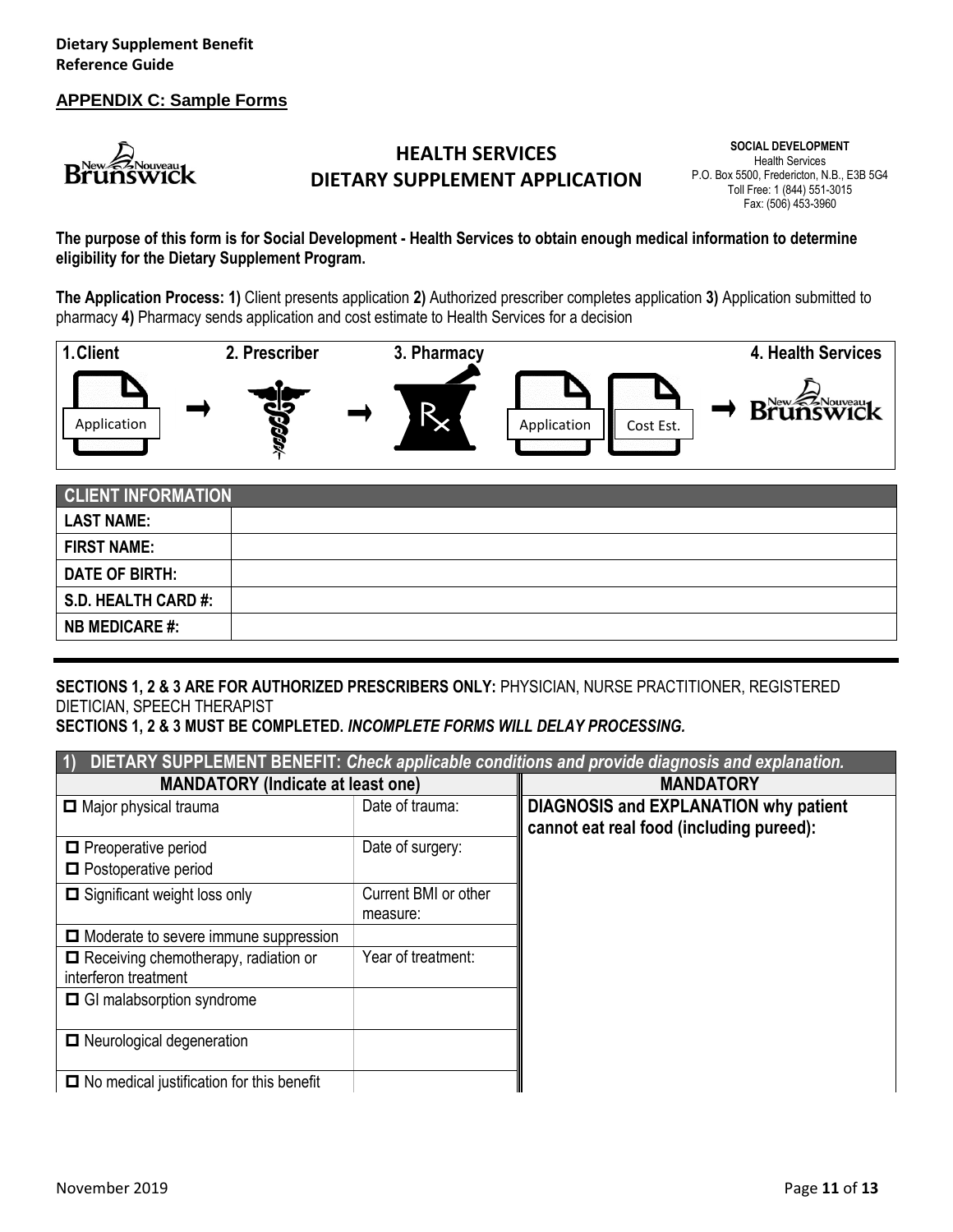| <b>RECOMMENDED TREATMENT</b><br>$ 2\rangle$                              |                               |                         |                                                        |
|--------------------------------------------------------------------------|-------------------------------|-------------------------|--------------------------------------------------------|
| <b>PRODUCT</b>                                                           | <b>QUANTITY</b>               | <b>DURATION OF NEED</b> |                                                        |
| Generic given unless medical justification<br>for brand name is provided | Number of cans<br>(max 4/day) |                         | Request for 6+ months requires a letter of explanation |
|                                                                          |                               | $\Box$ 3 months         | $\Box$ 12 months (+ letter)                            |
|                                                                          |                               | $\Box$ 6 months         | $\Box$ Long term (+ letter)                            |

| AUTHORIZED PRESCRIBER INFORMATION - ALL FIELDS ARE MANDATORY |                                          |                                 |  |  |  |  |
|--------------------------------------------------------------|------------------------------------------|---------------------------------|--|--|--|--|
| PRESCRIBER'S STAMP (NAME and DESIGNATION)                    |                                          | <b>PRESCRIBER'S INFORMATION</b> |  |  |  |  |
|                                                              | <b>PRESCRIBER'S</b><br><b>SIGNATURE:</b> |                                 |  |  |  |  |
|                                                              | <b>TELEPHONE #:</b>                      |                                 |  |  |  |  |
|                                                              | $FAX#$ :                                 |                                 |  |  |  |  |
|                                                              | DATE:                                    |                                 |  |  |  |  |

**AUTHORIZED PRESCRIBER:** FORWARD COMPLETED APPLICATION TO PHARMACY BY CLIENT OR FAX **PHARMACY:** SUBMIT APPLICATION AND COST ESTIMATE TO HEALTH SERVICES UNIT